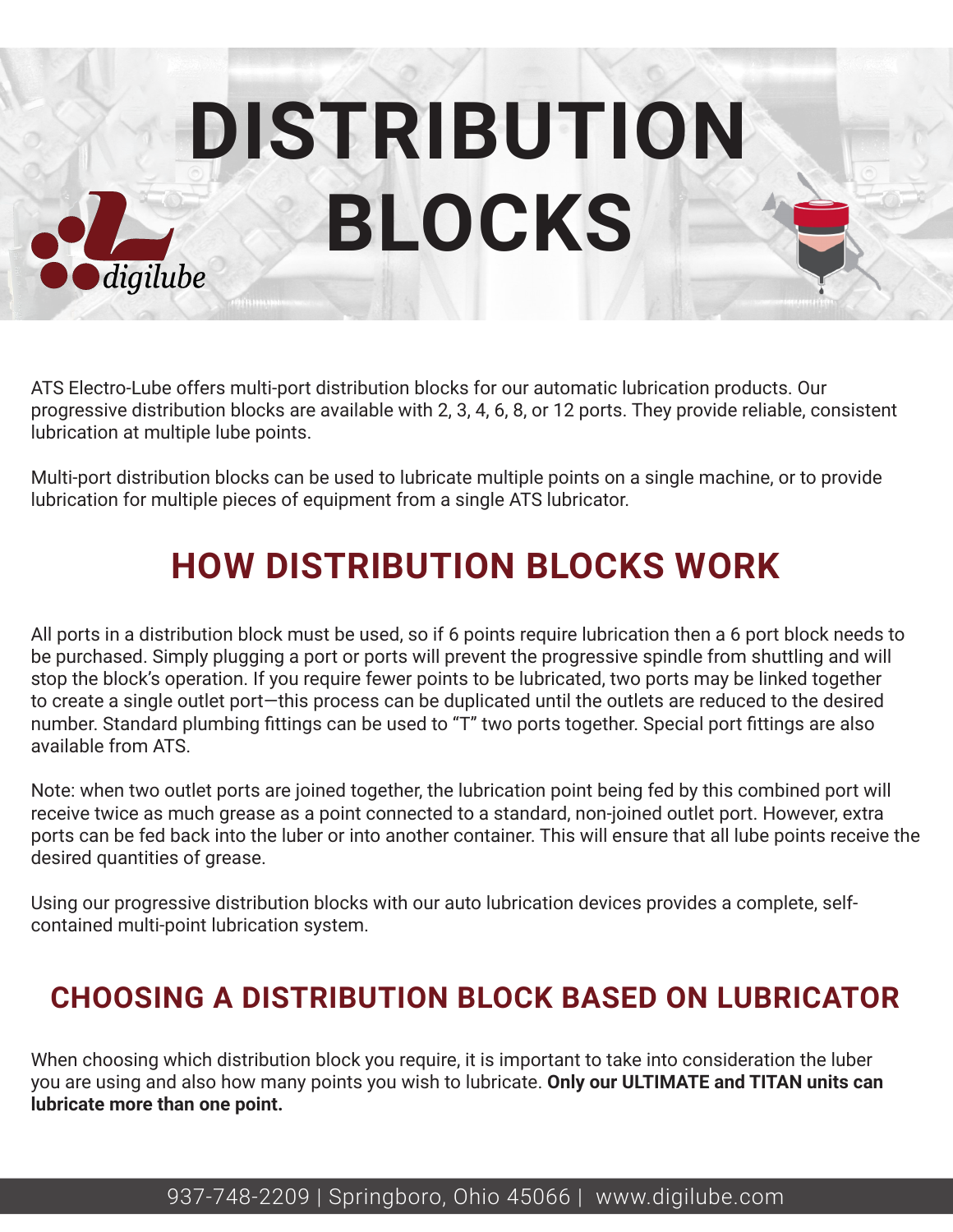## **DISTRIBUTION BLOCKS**

### **SPECIFICATIONS**

| <b>DISCHARGE</b><br><b>VOLUME</b> | 0.3cc per outlet port         |
|-----------------------------------|-------------------------------|
| <b>INLET</b>                      | 1/4" NPT female               |
| <b>OUTLET</b>                     | 1/8" NPT female               |
| <b>WEIGHT</b>                     | $1.3$ lbs $(0.6 \text{ kg.})$ |

### **INSTALLATION**

- **INLET:** ATS recommends installing the ULTIMATE lubricator as close to the blocks as possible. The optimum location is directly on the block.
- **OUTLET:** ATS recommends a maximum of 20 feet of 1/4" I.D. tubing on each outlet port.

**NOTE:** After installation, all lines need to be primed using a grease gun attached to the zirk fitting on the block until grease is flowing from all outlets.

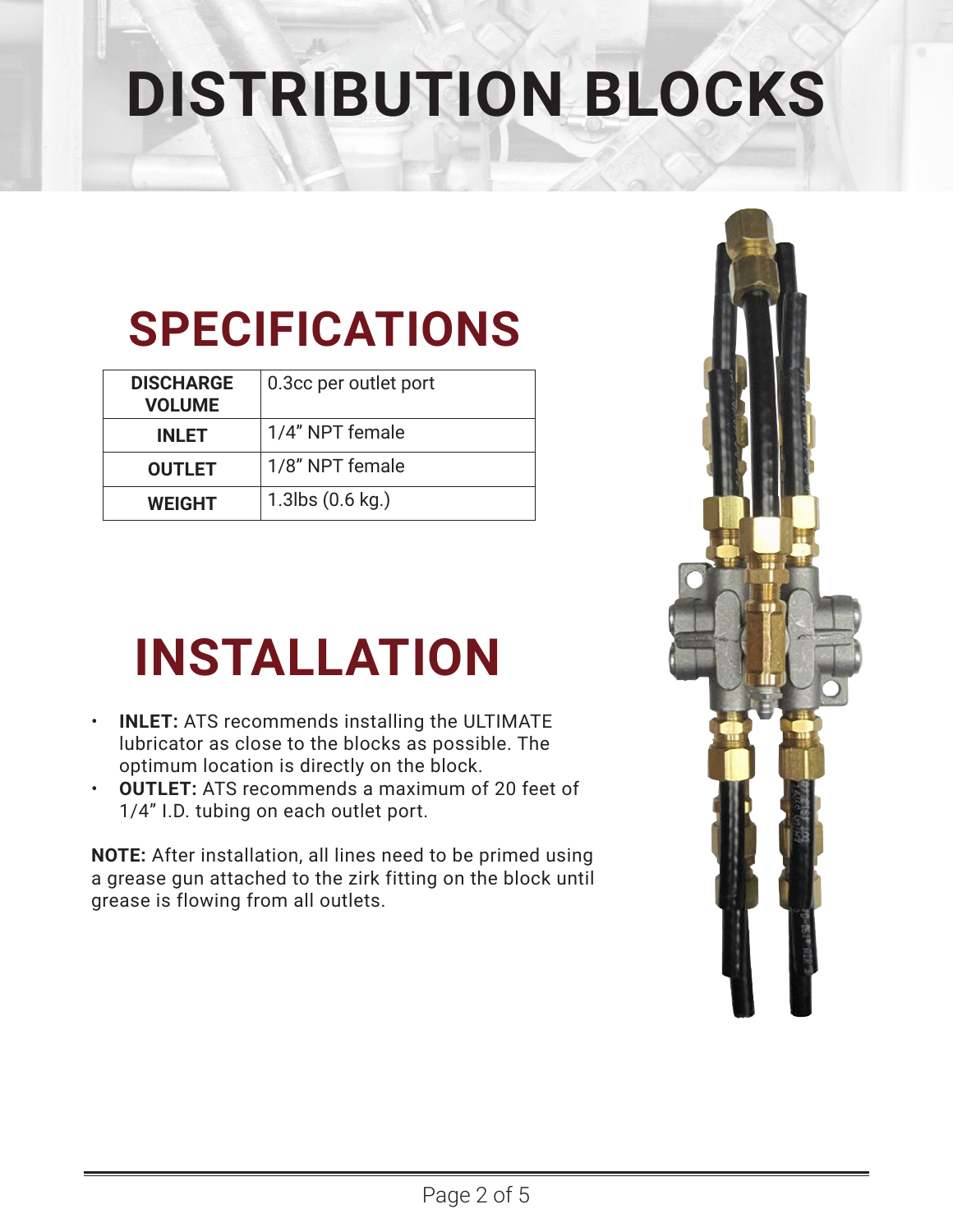## **DISTRIBUTION BLOCK KITS**

### **2 BEARING PROGRESSIVE DISTRIBUTION BLOCK KIT**

| <b>ITFM</b> | QTY          |                                       |
|-------------|--------------|---------------------------------------|
| 1           |              | 4 PORT PROGRESSIVE DISTRIBUTION BLOCK |
| 2           | $\mathbf{2}$ | <b>PORT JOINERS</b>                   |
| 3           |              | 1/4" NPT FEMALE CONNECTORS            |
| 4           | 4            | 3/8" O.D. TUBING CONNECTORS           |
| 5           | 1            | <b>10MM ZIRK FITTING</b>              |
| 6           |              | 1/4" NPT MALE CONNECTOR               |
|             |              |                                       |





#### **3 BEARING PROGRESSIVE DISTRIBUTION BLOCK KIT**

| <b>ITEM</b> | <b>QTY</b> |                                       |
|-------------|------------|---------------------------------------|
|             |            | 6 PORT PROGRESSIVE DISTRIBUTION BLOCK |
| 2           | 3          | <b>PORT JOINERS</b>                   |
| 3           | 1          | 1/4" NPT FEMALE CONNECTORS            |
| 4           | 6          | 3/8" O.D. TUBING CONNECTORS           |
| 5           | 1          | <b>10MM ZIRK FITTING</b>              |
|             |            | 1/4" NPT MALE CONNECTOR               |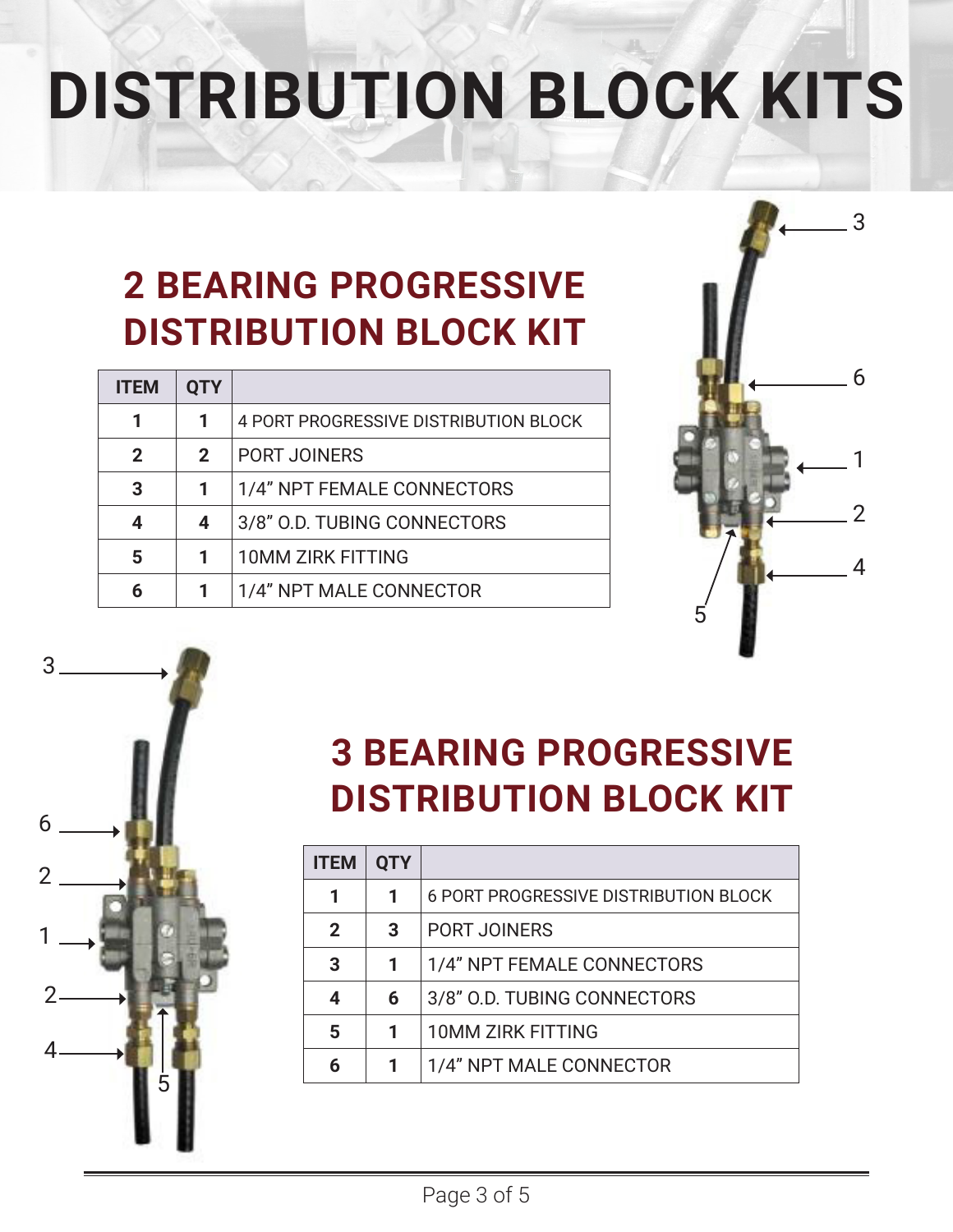# **DISTRIBUTION BLOCK KITS**

### **4 BEARING PROGRESSIVE DISTRIBUTION BLOCK KIT**

| <b>ITEM</b>  | <b>QTY</b> |                                       |
|--------------|------------|---------------------------------------|
| 1            |            | 4 PORT PROGRESSIVE DISTRIBUTION BLOCK |
| $\mathbf{2}$ |            | 1/4" NPT FEMALE CONNECTOR             |
| 3            | 8          | 3/8" O.D. TUBING CONNECTORS           |
| 4            | 1.         | <b>10MM ZIRK FITTING</b>              |
| 5            |            | 1/4" NPT MALE CONNECTOR               |





### **6 BEARING PROGRESSIVE DISTRIBUTION BLOCK KIT**

| <b>ITEM</b> | <b>QTY</b>       |                                          |
|-------------|------------------|------------------------------------------|
|             |                  | 6 PORT PROGRESSIVE DISTRIBUTION BLOCK    |
| 2           | 1                | 1/4" NPT FEMALE CONNECTOR                |
| 3           | 12 <sup>12</sup> | 3/8" O.D. TUBING CONNECTORS              |
|             |                  | <b>10MM ZIRK FITTING</b>                 |
| 5           | 1                | 1/4" NPT MALE CONNECTOR                  |
| 6           | $\mathcal{P}$    | 1" LONG 1/8" NPT EXTENSION - NOT VISIBLE |